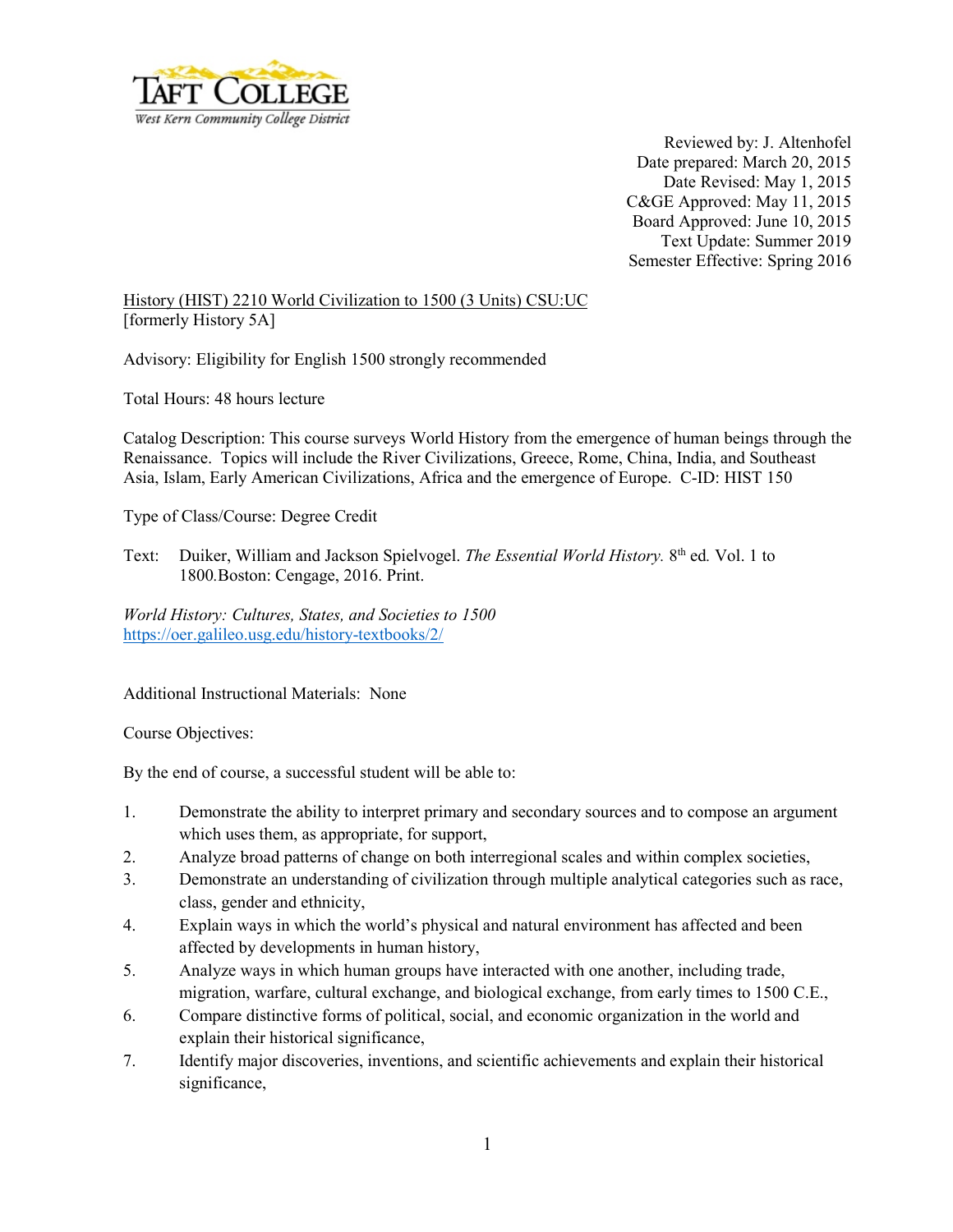

West Kern Community College District

- 8. Explain the historical significance of cultural developments such as art, music, architecture, literature and religion,
- 9. Compare ideals, practices, and historical developments of major belief systems, and
- 10. Analyze historical developments across national, regional, and cultural boundaries.

Course Scope and Content:

| Unit I | The First Civilizations and the Rise of Empires, Prehistory to 500 C.E. |  |
|--------|-------------------------------------------------------------------------|--|
|        |                                                                         |  |
|        |                                                                         |  |

- A. Early Humans, the First Civilizations and their Environment
- B. Ancient India: Literature, Architecture and Sculpture, and Science
- C. China in Antiquity: Empires, Dynasties, Family Life, and Culture
- D. The Civilization of the Greeks: City States, Classical Greece, Alexander, Hellenistic Kingdoms, and Women in Athens and Sparta
- E. The First World Civilizations: Rome, China, and the Emergence of the Silk Road, the Republic, the Empire and Religious and Social Change

- Unit II New Patterns of Civilization, 500-1500 C.E.
	- A. The Americas: The First Americans, Early Civilizations in Central and South America, and their Environments
	- B. Ferment in the Middle East: The Rise of Islam: Islamic Civilization, Trade, Empire and Political Structure
	- C. Early Civilizations in Africa: The Land, Islam, Society, and Culture
	- D. The Expansion of Civilization in South and Southeast Asia: The Silk Road, Arrival of Islam, Caste, Class and Family
	- E. The Flowering of Traditional China: Reunification, Mongol Empire, Religion, and Technology
	- F. The East Asian Rimlands: Early Japan, Korea, and Vietnam: The Japanese State and Culture, Korean Kingdoms, and the Society and Family Life of Vietnam
	- G. The Making of Europe: The Early Middle Ages, the Land, and the Crusades
	- H. The Byzantine Empire and Crisis and Recovery in the West: Decline and Fall of the Byzantine Empire, the Black Death and Social and Economic Dislocation, and the Renaissance

Unit III The Emergence of New World Patters, 1500-1600 C.E.

- A. New Encounters: The Creation of a World Market: Exploration and Expansion, the "New World", the Columbian Exchange, Africa, and Southeast Asia
- B. Europe Transformed: Reform and State Building: Religious Reformations, Civil Wars, and Art and Culture
- C. The Muslim Empires: The Ottoman Empire, Safavids, Mughals, and Technological Growth
- D. The East Asian World: China, Japan, Korean, Vietnam and their Cultures

Learning Activities Required Outside of Class:

The students will spend a minimum of 6 hours per week outside of class studying, completing required reading and written work.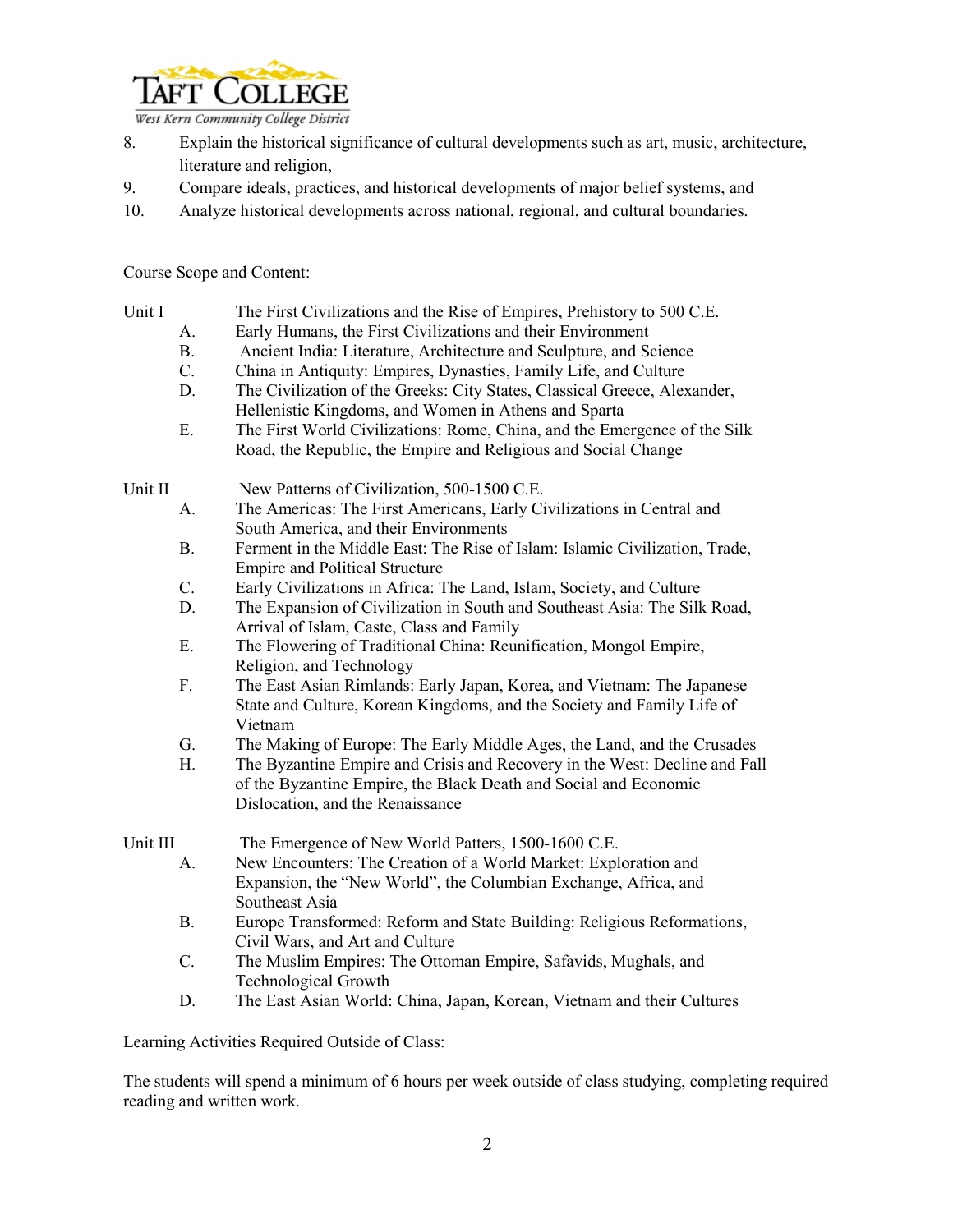

West Kern Community College District

Methods of Instruction:

- 1. Lectures
- 2. Class discussions
- 3. Audiovisual presentations
- 4. Group and/or individual activities
- 5. Guided application project

## Methods of Evaluation

- 1. Substantial writing assignments, including:
	- a. essay exams
	- b. research paper using APA or a generally accepted social science format
- 2. Objective examinations/quizzes
- 3. Application exercises
- 4. Research project
- 5. Field journal
- 6. Oral presentations
- 7. Reflection and discussion
- 8. Small group activities

Supplemental Data:

| TOP Code:                    | 220500 History                                                |  |
|------------------------------|---------------------------------------------------------------|--|
| <b>SAM Priority Code:</b>    | E: Non Occupational                                           |  |
| Funding Agency:              | Y: Not Applicable                                             |  |
| Program Status:              | 1: Program Applicable                                         |  |
| Noncredit Category:          | Y: Not Applicable                                             |  |
| Special Class Status:        | N: Course is not a special class                              |  |
| <b>Basic Skills Status:</b>  | N: Not Applicable                                             |  |
| Prior to College Level:      | Y: Not Applicable                                             |  |
| Cooperative Work Experience: | N: Course is not a part of a cooperative education<br>program |  |